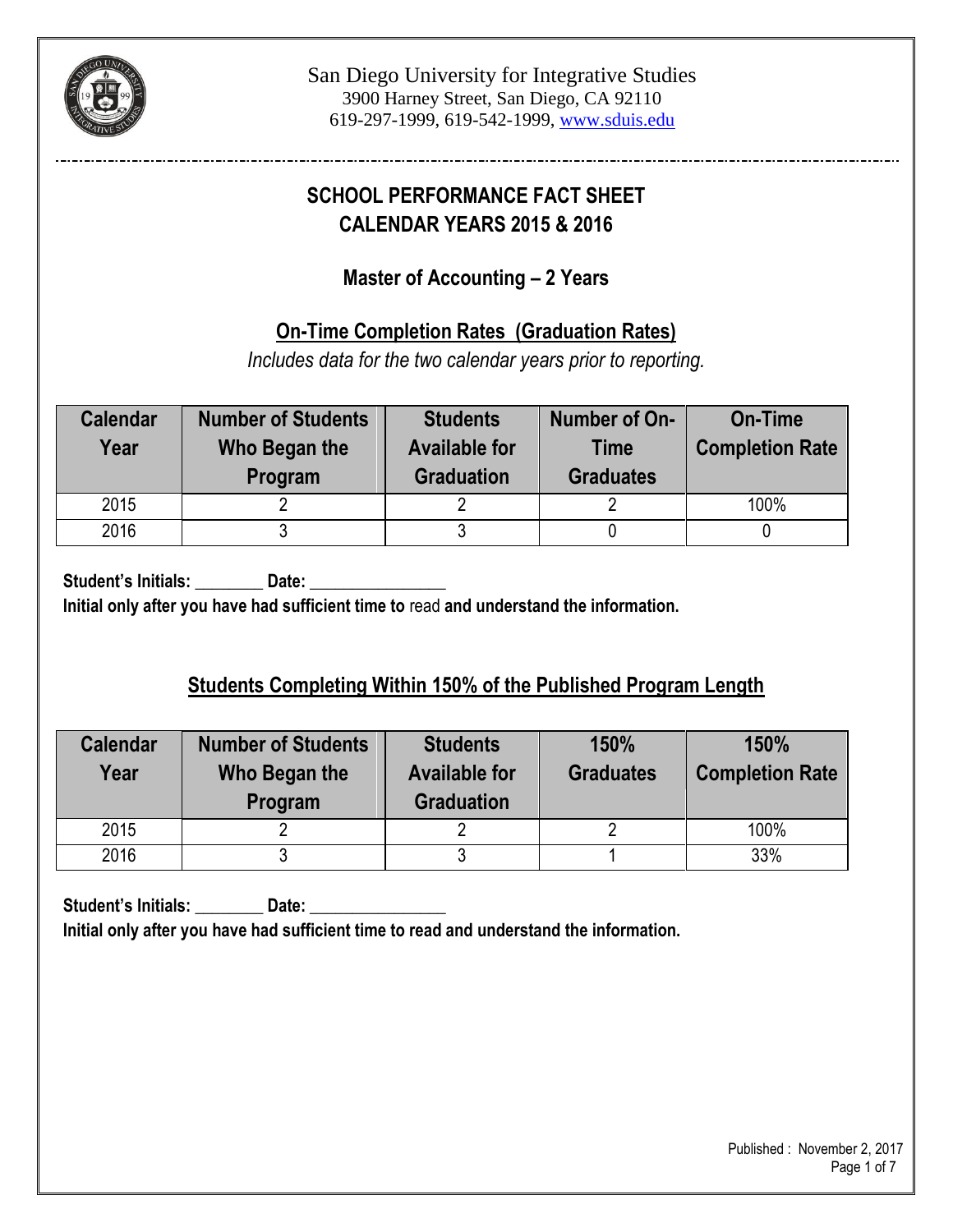

## **Job Placement Rates** *(includes data for the two calendar years prior to reporting)*

| <b>Calendar</b> | <b>Number of</b>                                            | Number of | <b>Graduates</b>                          | <b>Graduates</b> | <b>Placement Rate %</b> |  |
|-----------------|-------------------------------------------------------------|-----------|-------------------------------------------|------------------|-------------------------|--|
| Year            | <b>Graduates</b><br><b>Available for</b><br><b>Students</b> |           | Employed in the<br><b>Employed in the</b> |                  |                         |  |
|                 | Who                                                         |           | <b>Employment</b>                         | <b>Field</b>     | <b>Field</b>            |  |
|                 | <b>Began</b>                                                |           |                                           |                  |                         |  |
|                 | Program                                                     |           |                                           |                  |                         |  |
| 2015            | 2                                                           |           |                                           | N/A              | N/A                     |  |
| 2016            | 3                                                           |           |                                           | N/A              | N/A                     |  |

Students may contact SDUIS Administrative Office at [sduis@sduis.edu](mailto:sduis@sduis.edu) to obtain a list of employment positions determined to be within the field for which the student received education and training for the calculation of job placement rates.

## **Gainfully Employed Categories** *(includes data for the two calendar years prior to reporting)*

| <b>Calendar Year</b> | <b>Graduate Employed</b><br>in the Field<br>20-29 Hours Per<br><b>Week</b> | <b>Graduates Employed in the</b><br><b>Field at Least 30 Hours Per</b><br><b>Week</b> | <b>Total Graduates</b><br><b>Employed in the</b><br><b>Field</b> |
|----------------------|----------------------------------------------------------------------------|---------------------------------------------------------------------------------------|------------------------------------------------------------------|
|                      |                                                                            |                                                                                       |                                                                  |
| 2015                 | N/A                                                                        | N/A                                                                                   | N/A                                                              |
| 2016                 | N/A                                                                        | N/A                                                                                   | N/A                                                              |

# **Part-Time vs. Full-Time Employment**

#### **Single Position vs. Concurrent Aggregated Position**

| <b>Calendar Year</b> | <b>Graduates</b><br><b>Employed in the</b><br><b>Field in a Single</b><br><b>Position</b> | Graduates Employed in the<br><b>Field in Concurrent</b><br><b>Aggregated Positions</b> | <b>Total Graduates</b><br><b>Employed in the</b><br><b>Field</b> |
|----------------------|-------------------------------------------------------------------------------------------|----------------------------------------------------------------------------------------|------------------------------------------------------------------|
| 2015                 | N/A                                                                                       | N/A                                                                                    | N/A                                                              |
| 2016                 | N/A                                                                                       | N/A                                                                                    | N/A                                                              |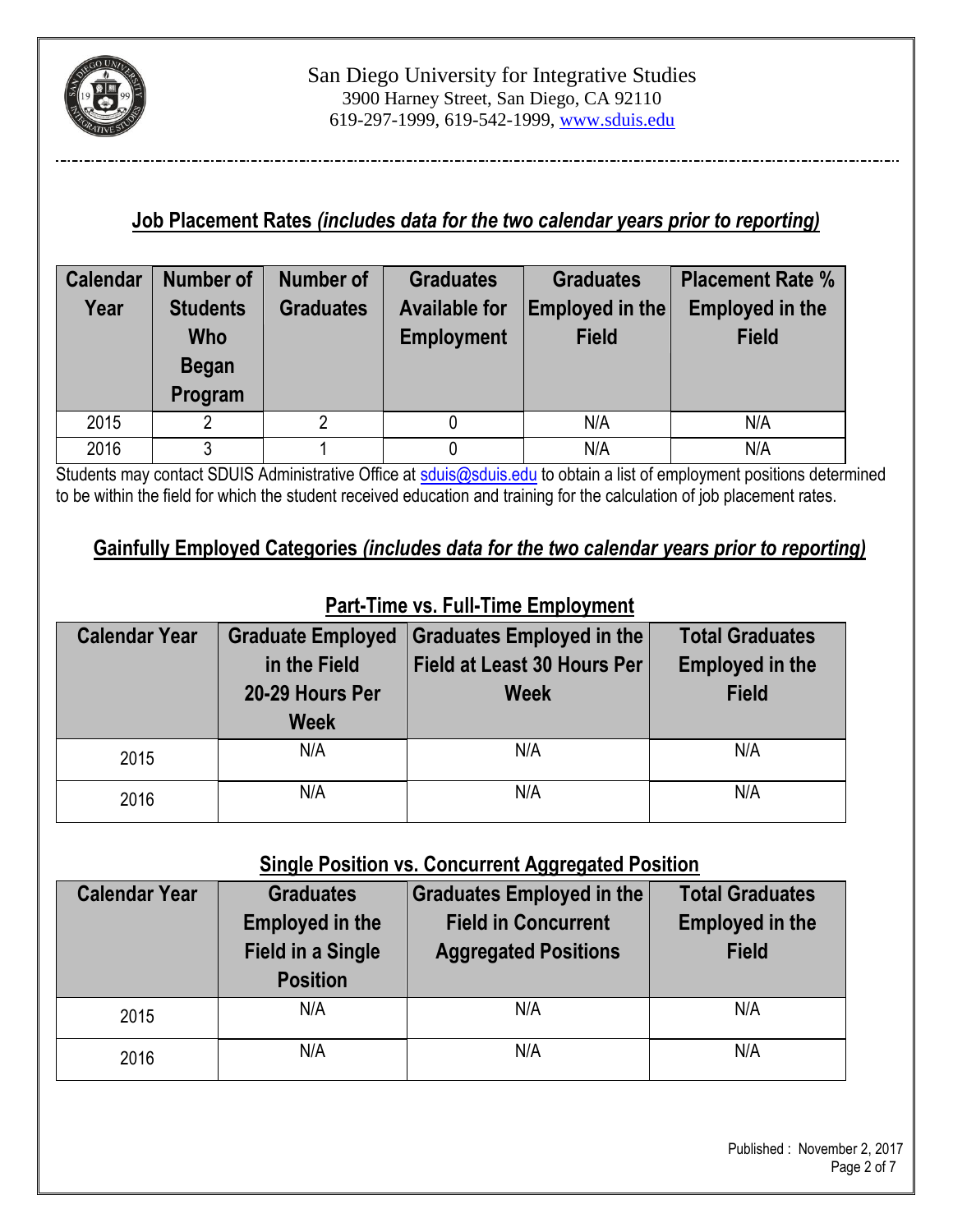

#### **Self-Employed / Freelance Positions**

| <b>Calendar Year</b> | <b>Graduates Employed who are Self-</b><br><b>Employed or Working Freelance</b> | <b>Total Graduates</b><br><b>Employed in the Field</b> |  |
|----------------------|---------------------------------------------------------------------------------|--------------------------------------------------------|--|
| 2015                 | N/A                                                                             | N/A                                                    |  |
| 2016                 | N/A                                                                             | N/A                                                    |  |

## **Institutional Employment**

| <b>Calendar Year</b> | <b>Graduates Employed in the Field who are</b><br><b>Employed by the Institution, an Employer</b><br>Owned by the Institution, or an Employer<br>who Shares Ownership with the<br>Institution. | <b>Total Graduates</b><br><b>Employed in the Field</b> |  |
|----------------------|------------------------------------------------------------------------------------------------------------------------------------------------------------------------------------------------|--------------------------------------------------------|--|
| 2015                 | N/A                                                                                                                                                                                            | N/A                                                    |  |
| 2016                 | N/A                                                                                                                                                                                            | N/A                                                    |  |

Student's Initials: \_\_\_\_\_\_\_\_\_\_ Date: **Initial only after you have had sufficient time to read and understand the information.**

## **Salary and Wage Information** *(includes data for the two calendar years prior to reporting)*

#### **Annual salary and wages reported for graduates employed in the field.**

| <b>Calendar</b> | <b>Graduates</b>     | <b>Graduates</b>   | \$20,001 | \$35,001 | \$40,001 |          | <b>\$45,001 No Salary</b> |
|-----------------|----------------------|--------------------|----------|----------|----------|----------|---------------------------|
| Year            | <b>Available for</b> | <b>Employed in</b> |          |          |          |          | <b>Information</b>        |
|                 | <b>Employment</b>    | <b>Field</b>       | \$25,000 | \$40,000 | \$45,000 | \$50,000 | Reported                  |
| 2015            | N/A                  | N/A                | N/A      | N/A      | N/A      | N/A      | N/A                       |
| 2016            | N/A                  | N/A                | N/A      | N/A      | N/A      | N/A      | N/A                       |

Students may contact SDUIS Administrative Office at [sduis@sduis.edu](mailto:sduis@sduis.edu) to obtain a list of sources used to substantiate salary disclosures.

Student's Initials: **Date:** Date:

**Initial only after you have had sufficient time to read and understand the information.**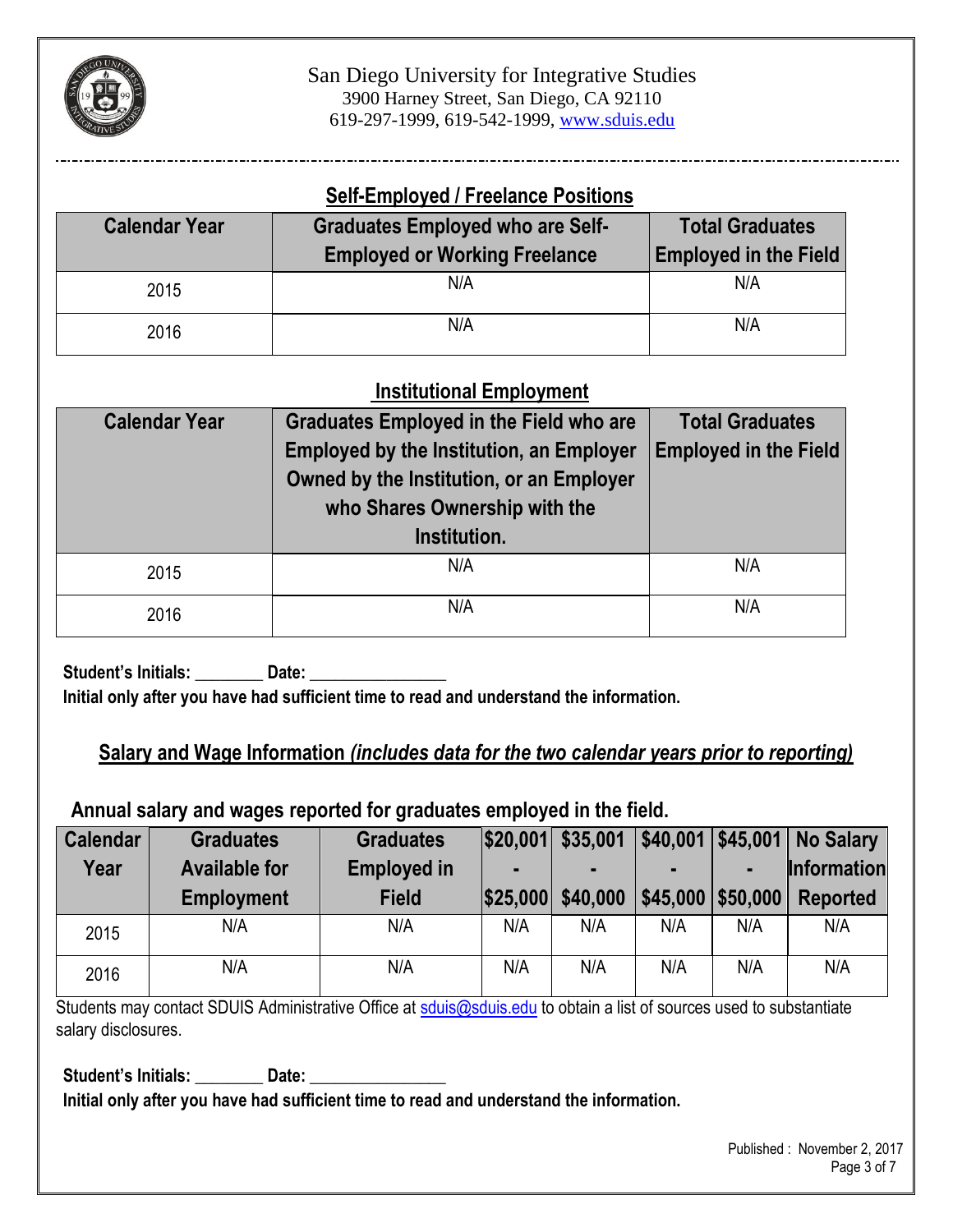

# **Cost of Educational Program**

 Total charges for the program for students completing on-time in 2016: \$11,250. Additional charges may be incurred if the program is not completed on-time.

#### Student's Initials: **Date:** Date: **Initial only after you have had sufficient time to read and understand the information.**

Students at the San Diego University for Integrative Studies are not eligible for federal student loans. This institution does not meet the U.S. Department of Education criteria that would allow its students to participate in federal student aid programs.

#### **Student's Initials: \_\_\_\_\_\_\_\_ Date: \_\_\_\_\_\_\_\_\_\_\_\_\_\_\_\_ Initial only after you have had sufficient time to read and understand the information.**

This fact sheet is filed with the Bureau for Private Postsecondary Education. Regardless of any information you may have relating to completion rates, placement rates, starting salaries, or license exam passage rates, this fact sheet contains the information as calculated pursuant to state law.

Any questions a student may have regarding this fact sheet that have not been satisfactorily answered by the institution may be directed to the Bureau for Private Postsecondary Education at 2535 Capitol Oaks Drive, Suite 400, Sacramento, CA 95833[, www.bppe.ca.gov,](http://www.bppe.ca.gov/) toll-free telephone number (888) 370-7589 or by fax (916) 263-1897.

\_\_\_\_\_\_\_\_\_\_\_\_\_\_\_\_\_\_\_\_\_\_\_\_\_\_\_\_\_\_\_\_\_\_\_\_\_\_\_\_ \_\_\_\_\_\_\_\_\_\_\_\_\_\_\_\_\_\_\_\_\_\_\_\_\_\_\_\_\_\_\_\_\_\_\_

\_\_\_\_\_\_\_\_\_\_\_\_\_\_\_\_\_\_\_\_\_\_\_\_\_\_\_\_\_\_\_\_\_\_\_\_\_\_\_\_ \_\_\_\_\_\_\_\_\_\_\_\_\_\_\_\_\_\_\_\_\_\_\_\_\_\_\_\_\_\_\_\_\_\_\_\_\_\_

Student Name - Print

\_\_\_\_\_\_\_\_\_\_\_\_\_\_\_\_\_\_\_\_\_\_\_\_\_\_\_\_\_\_\_\_\_\_\_\_\_\_\_\_\_

Student Signature Date Date

School Official Date Date Date Date Date Date Date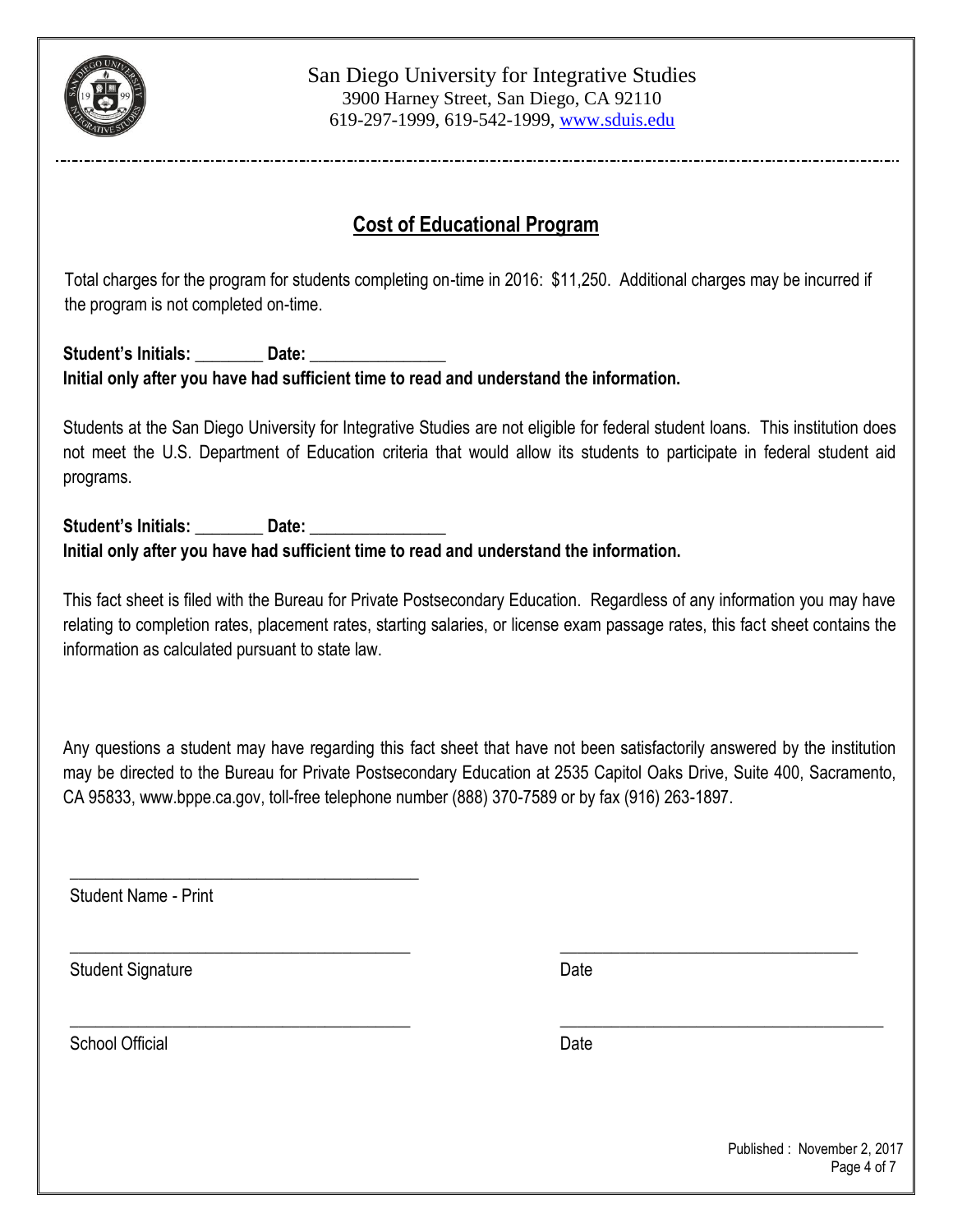

# **Definitions**

- "Number of Students Who Began the Program" means the number of students who began a program who were scheduled to complete the program within 100% of the published program length within the reporting calendar year and excludes all students who cancelled during the cancellation period.
- "Students Available for Graduation" is the number of students who began the program minus the number of students who have died, been incarcerated, or been called to active military duty.
- "Number of On-time Graduates" is the number of students who completed the program within 100% of the published program length within the reporting calendar year.
- "On-time Completion Rate" is the number of on-time graduates divided by the number of students available for graduation.
- "150% Graduates" is the number of students who completed the program within 150% of the program length (includes on-time graduates).
- "150% Completion Rate" is the number of students who completed the program in the reported calendar year within 150% of the published program length, including on-time graduates, divided by the number of students available for graduation.
- "Graduates Available for Employment" means the number of graduates minus the number of graduates unavailable for employment.
- "Graduates Unavailable for Employment" means the graduates who, after graduation, die, become incarcerated, are called to active military duty, are international students that leave the United States or do not have a visa allowing employment in the United States, or are continuing their education in an accredited or bureau-approved postsecondary institution.
- "Graduates Employed in the Field" means graduates who beginning within six months after a student completes the applicable educational program are gainfully employed, whose employment has been reported, and for whom the institution has documented verification of employment. For occupations for which the state requires passing an examination, the six months period begins after the announcement of the examination results for the first examination available after a student completes an applicable educational program.
- "Placement Rate Employed in the Field" is calculated by dividing the number of graduates gainfully employed in the field by the number of graduates available for employment.
- "Number of Graduates Taking Exam" is the number of graduates who took the first available exam in the reported calendar year.
- "First Available Exam Date" is the date for the first available exam after a student completed a program.
- "Passage Rate" is calculated by dividing the number of graduates who passed the exam by the number of graduates who took the reported licensing exam.
- "Number Who Passed First Available Exam" is the number of graduates who took and passed the first available licensing exam after completing the program.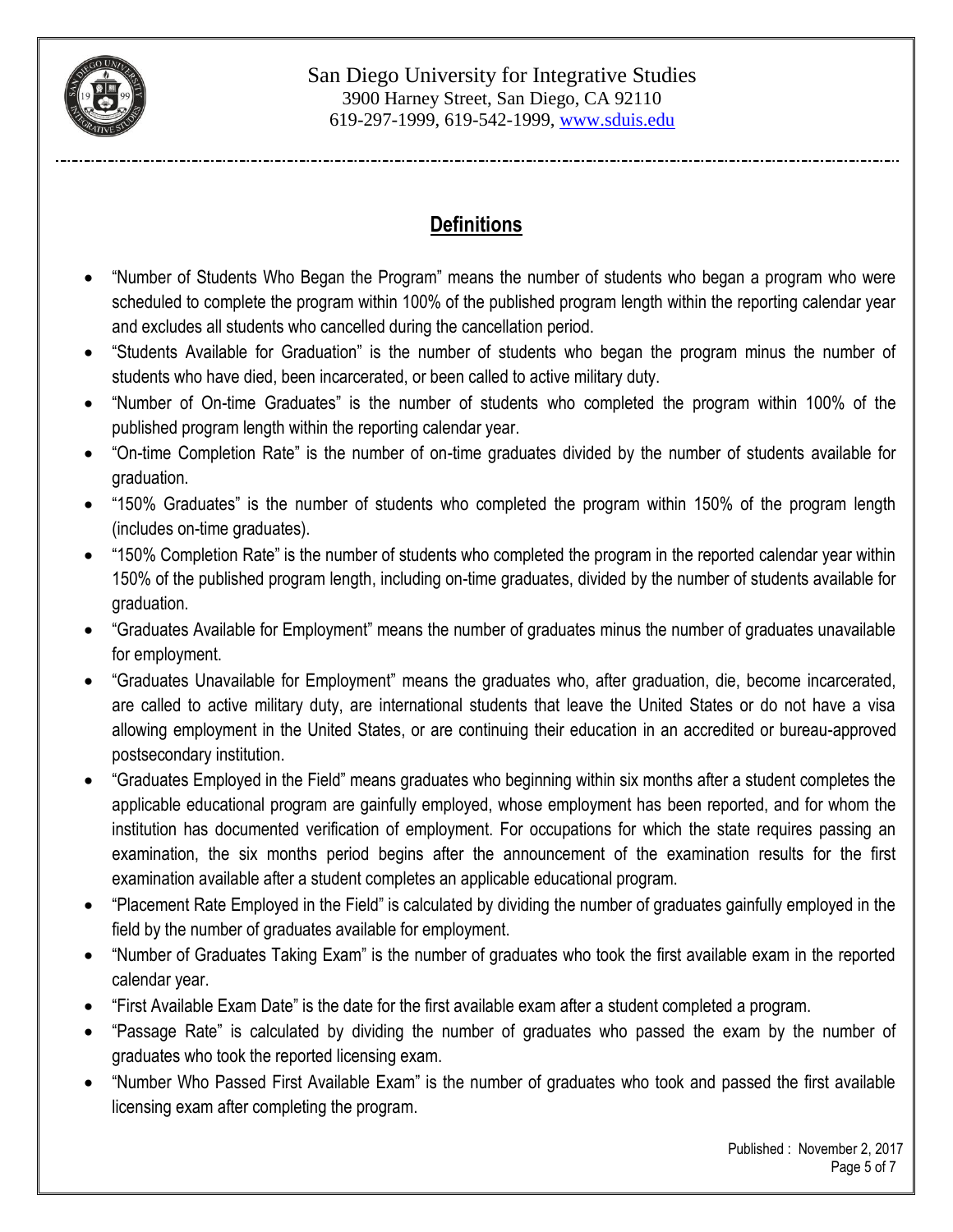

#### San Diego University for Integrative Studies 3900 Harney Street, San Diego, CA 92110 619-297-1999, 619-542-1999, www.sduis.edu

- "Salary" is as reported by graduate or graduate's employer.
- "No Salary Information Reported" is the number of graduates for whom, after making reasonable attempts, the school was not able to obtain salary information.